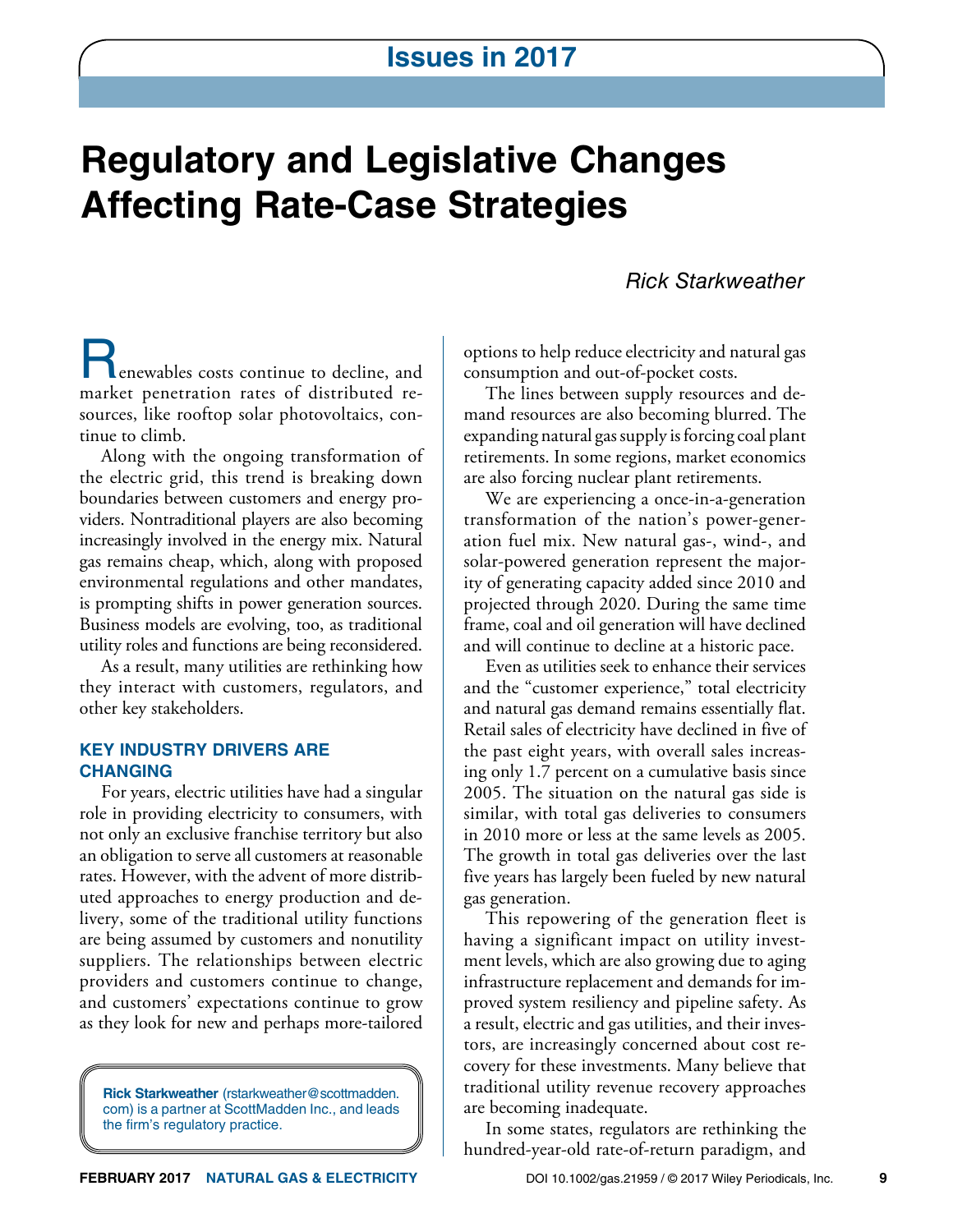fundamental aspects of the vertically integrated utility model are being questioned.

## **UTILITY BUSINESS MODEL IS ALSO EVOLVING**

A business model describes how the pieces of the business fit together to create value. One definition includes three elements—the basic activities that define the scope of the business, the overall market and customer base being targeted, and the key competencies that set the company apart from its competition. For most companies, these pieces include the following:

- The geographies, market segments, customers, and product areas in which the company operates and competes
- The key activities that determine how the company creates value and sustains a business advantage in the market
- The critical skills, business processes, and innovations that are essential to serve customers, exceed expectations, and (it is hoped) grow the business

Given the natural monopoly and exclusive franchise territory within which most natural gas and electricity providers operate, this model also includes an obligation to serve all customers and the provision of universal service at least cost. In return, regulators allow the utility to earn a "return" on the invested assets in the business (i.e., the cost of debt, plus a reasonable return on equity commensurate with risk), the recovery of prudently incurred operating costs,

depreciation, taxes, and the pass-through of fuel costs to customers.

However, to allow utilities to effectively address the current technological, market, and commercial changes driving the industry will also require changes in the underlying regulatory construct. Electric utility industry observers agree that current and future utility business models will be directly impacted by the evolving attributes of the regulatory and legislative environment in which they operate. These attributes include the following:

- The defined roles and responsibilities of the utility
- Allowable infrastructure investments and the level of stakeholder support for new technologies
- The nature of interactions and transactions with customers
- Products and services that utilities and other third parties can offer to customers
- Pricing of existing and new services
- Establishment of financial expectations (revenues, net income, and return on equity) and the ability to achieve them
- Accommodation of societal objectives and, more specifically, state energy policies

## **HOW SOME STATES ARE CHALLENGING THE STATUS QUO**

To support state-level policy goals and objectives, different jurisdictions are taking different approaches to adapting the traditional regulatory construct. These vary from a "hands-off" pure market-based approach to more radical "hands on the tiller" redesign (see **Exhibit 1**).

| Laissez Faire to Radical Redesign: A Continuum of Responses |                                                                                |                                                                                                                                                     |                                                                                                                                           |                                                                                                                 |                                                                                                                                |
|-------------------------------------------------------------|--------------------------------------------------------------------------------|-----------------------------------------------------------------------------------------------------------------------------------------------------|-------------------------------------------------------------------------------------------------------------------------------------------|-----------------------------------------------------------------------------------------------------------------|--------------------------------------------------------------------------------------------------------------------------------|
|                                                             | <b>Texas</b>                                                                   | 45 States* and D.C.                                                                                                                                 | Maryland,<br>New Hampshire,<br>and Virginia                                                                                               | <b>Massachusetts</b>                                                                                            | New York, California,<br>and Hawaii                                                                                            |
|                                                             | <b>LEAST CHANGE</b>                                                            |                                                                                                                                                     |                                                                                                                                           |                                                                                                                 | <b>MOST CHANGE</b>                                                                                                             |
|                                                             | <b>Pure Dereg Market</b>                                                       | <b>Net Metering</b>                                                                                                                                 | <b>Pillot Programs</b>                                                                                                                    | <b>Grid Modernization</b>                                                                                       | <b>Business Model Redesign</b>                                                                                                 |
|                                                             | <b>Market Decides</b><br>· Market determines<br>products; economics is<br>king | Pay for DG<br>· Customers get paid for net<br>excess generation<br>· Rates differ (full retail,<br>avoided cost)<br>· Alternatives (value of solar) | Try Some Things<br>· Investigation of alternatives ><br>· Focus areas include:<br>» Solar<br>Battery storage<br>» Electric vehicles<br>DG | Upgrade for the Future<br>· Upgrade T&D for current<br>and future needs<br>· Integrate distributed<br>resources | <b>Change the Game</b><br>· Distributed system<br>operators<br>· Expand revenue streams<br>Enable "transactive"<br>marketplace |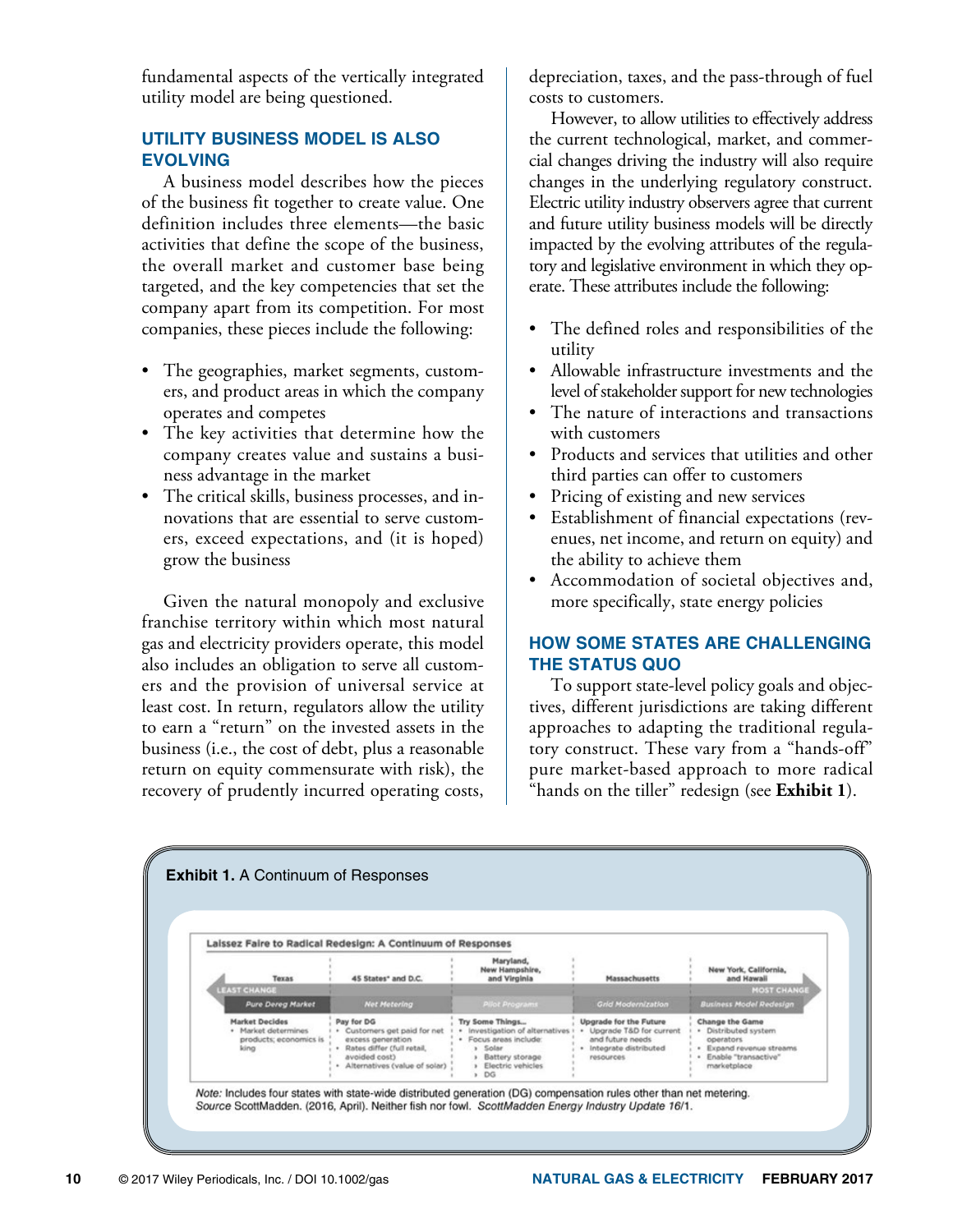In Illinois and Maryland, as well as other states, there are programs and incentive mechanisms to promote the development of certain kinds of energy infrastructure. These include special or accelerated infrastructure cost-recovery programs, grants for projects to increase resiliency, performance-based formula rates, and time-varying rates. Special tariffs or other subsidies (including tax credits) have also been established in some states to encourage certain types of resources or utility behaviors. Another approach taken is to establish legal or regulatory requirements that put a "finger on the scale" for certain technologies, such as solar carve-outs in renewable portfolio standards. In California, this also includes Smart Grid and storage requirements and a tariff for customer-sited generation.

Lastly, a few states have taken more of a "central planning" approach, establishing comprehensive regulatory frameworks and compacts that redefine utility roles, responsibilities, and financial incentives. The best example of this is the Reforming the Energy Vision (REV) initiative in New York, where the regulators are considering the following:

- Utilities as platforms for new and more distributed technologies
- Distribution-level demand response programs
- Community choice aggregation
- A fundamental redesign of the ratemaking process

#### **WHAT IS NEEDED AS BUSINESS MODELS CHANGE?**

As traditional cost-based regulation is potentially adjusted to other models, some key issues must be addressed by utilities and their stakeholders. These include the following:

*• Behavioral shifts and customer acceptance*—While regulatory and financial incentives can play a significant role in behavioral change, sustainable conservation and efficiency gains will likely require a longer-term commitment. The incentives must be transparent and linked directly to desired actions. Even with incentives in place, customers' stated preferences (e.g., to reduce energy consumption and out-of-pocket costs) may be belied by their actual responses and reluctance to change their habits. More importantly, implementation of new enabling policies and technologies will likely increase costs, and customers may have difficulty paying as much or more on their utility bill while consuming less.

- *• Stranded investment*—Switching regulatory models will undoubtedly lead to some stranded investment, which will require debate over what losses should be compensable, how much should be awarded to the incumbent utilities, and how to recover those costs.
- *• Time horizon*—The current system and regulatory framework were developed over decades; unwinding or transitioning them will likewise take time.
- *• Proving the counterfactual*—Performancebased regulation (PBR) frequently involves judging utility performance versus what it would have been without PBR, which invites potentially contentious interpretations if resulting costs are not what advocates believe they "should" be.
- *• Free riders*—In isolation, a utility could have certain performance incentives under a new regulatory model, while possibly leaning on adjacent systems still under the traditional model for reliability, supply adequacy, and cost containment—this will be more difficult if widespread regulatory changes occur.
- *• Level playing field*—Depending upon the regulatory model (i.e., the degree of third-party versus utility provision of services), the utility may have incumbency, affiliate, and brand advantages that need to be accounted for.
- *• Accountabilities*—It is unclear whether and how common concepts applicable to regulated utilities—the obligation to serve, used and useful, just and reasonable rates, prudence, and similar considerations—translate equitably to all players in these new regulatory models.

In summary, new and different regulatory strategies and ratemaking solutions will be required to support this industry evolution.

Different regulatory strategies and ratemaking solutions will be required to support this industry evolution.

## **A TALE OF TWO CITIES (SACRAMENTO AND ALBANY)**

To illustrate the dramatic changes in regulatory constructs being explored across the coun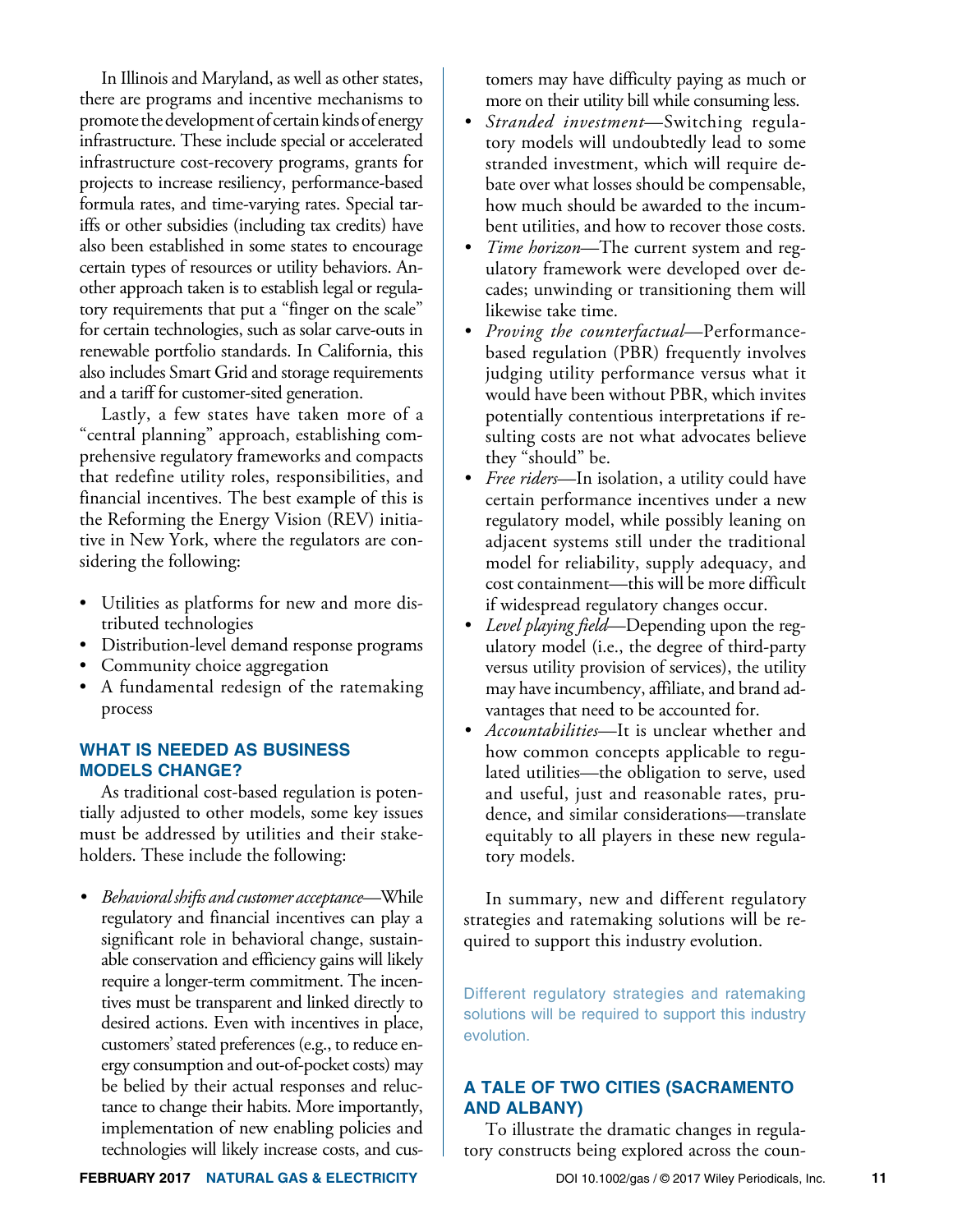try, more details on the changes in California (Public Utilities Code Section 769) and New York (the REV initiative) are provided in the sections that follow. On the surface, the goals of both proceedings are similar—both seek to promote customer choice, achieve environmental objectives, and enhance or modernize the grid.

## **California**

In California, legislation was passed in  $2013<sup>1</sup>$  to promote the increased deployment of distributed energy resources (DERs) to support the achievement of California's 2020 and 2050 greenhouse gas reduction targets, modernize the electric distribution system to accommodate two-way flows of energy and new energy services, enable customer choice of new technologies, and animate opportunities for DERs to realize additional benefits through the provision of grid services. Section 769 of the Public Utilities Code requires that utilities submit to the California Public Utilities Commission (CPUC) a distribution resources plan (DRP) to identify optimal locations for the deployment of distributed resources. Each plan should do the following:2

- 1. The DRP should evaluate locational benefits and costs of distributed resources located on the distribution system. This evaluation shall be based on reductions or increases in local generation capacity needs, avoided or increased investments in distribution infrastructure, safety benefits, reliability benefits, and any other savings the distributed resources provide to the electrical grid or costs to ratepayers of the electrical corporation.
- 2. The DRP should propose or identify standard tariffs, contracts, or other mechanisms for the deployment of cost-effective distributed resources that satisfy distribution planning objectives.
- 3. Cost-effective methods should be proposed to effectively coordinate existing commissionapproved programs, incentives, and tariffs to maximize the locational benefits and minimize the incremental costs of distributed resources.
- 4. Additional utility spending necessary should be identified to integrate cost-effective distributed resources into distribution planning consistent with the goal of yielding net benefits to ratepayers.
- 5. Barriers to the deployment of distributed resources should be identified, including, but

not limited to, safety standards related to technology or operation of the distribution circuit in a manner that ensures reliable service.

The new regulations allow the CPUC to "modify any (distribution resources) plan as appropriate to minimize overall system costs and maximize ratepayer benefit from investments in distributed resources." To fund the proposed additional investments to implement the distribution resources plan, utilities are required to submit such investments as part of their next general rate case. In turn, the CPUC may approve the proposed spending if it concludes that "ratepayers would realize net benefits and the associated costs are just and reasonable." Additional benchmarks, accountability mechanisms, and other criteria may also be implemented by the CPUC to evaluate the success of the authorized investments.

This explicit linkage between desired benefits, changes to the grid, and expected costs is important, as the utilities have begun to quantify what the projected investments in the grid will be to facilitate DERs on a large scale. Also of significance is what the CPUC is not asking for: "Some Parties would like this proceeding, and the DRPs, to serve as platforms for reinventing the existing utility distribution services model—perhaps along the lines being investigated in New York State's 'Reforming the Energy Vision' process. That is not the focus of this proceeding."3

## **New York**

In New York, in April 2014, Gov. Andrew Cuomo and the State of New York Public Service Commission initiated the REV proceeding with the following stated goals:

- Reforming the electric distribution system to increase the utilization of DERs
- Increasing the efficiency of energy conservation and renewable energy programs
- Integrating innovative technologies into the distribution system
- Creating a competitive market for DERs
- Enhancing customer knowledge and tools and supporting effective management of their total energy bill

The REV initiative is focused on fundamentally changing the utility business model and introducing new markets for distribution re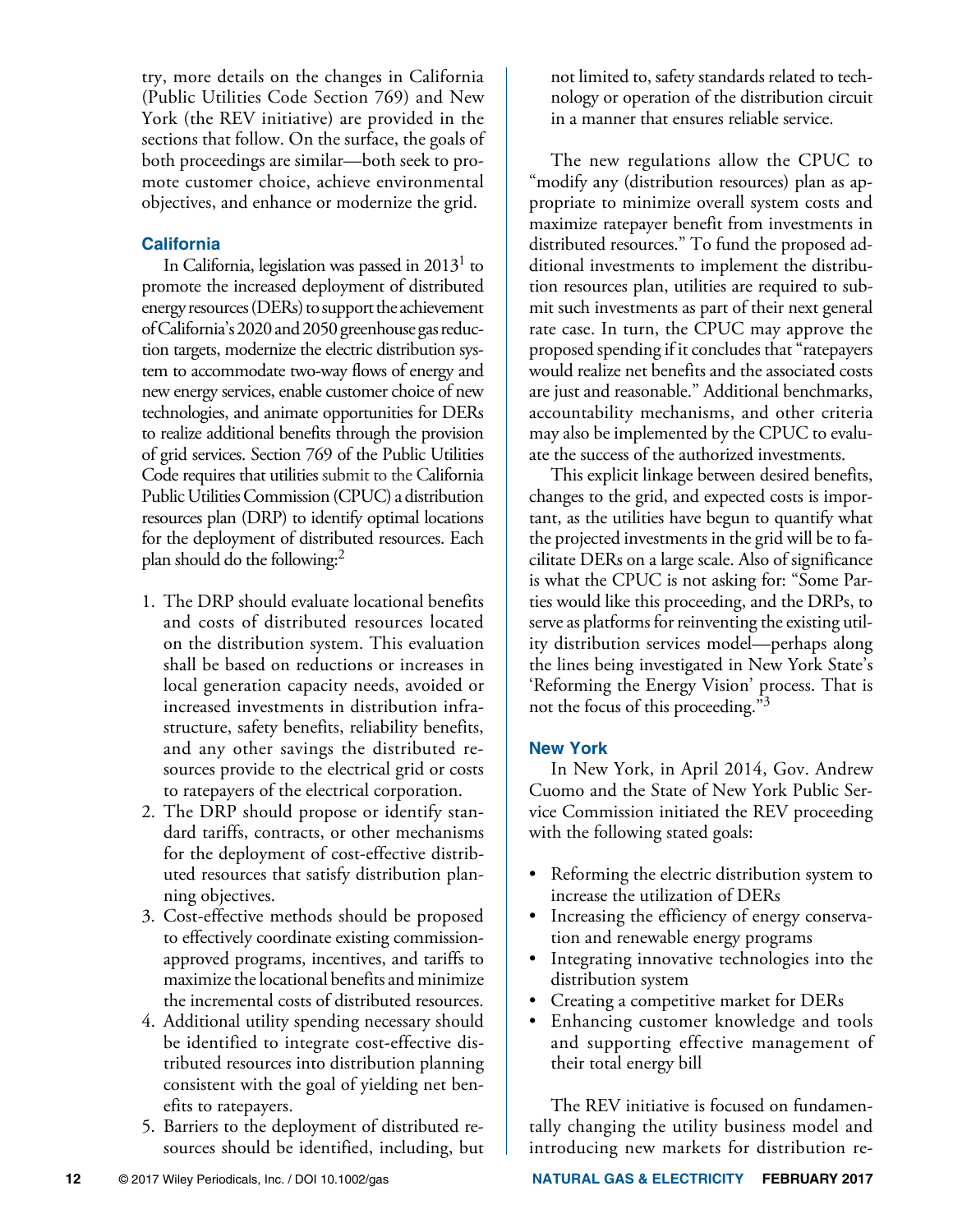sources. These changes will also impact distribution system planning, load forecasting, utility operations, generation interconnection processes, and ratemaking.

The Track 1 Order<sup>4</sup> established utilities as Distribution System Platform (DSP) providers—this is important because it is the first step to creating market functions:

- Through an open planning process, the utility is to identify infrastructure needs and then solicit alternative resources from third-party providers that could defer or alleviate the need for traditional infrastructure investments.
- Ultimately, the DSP is meant to serve as the platform through which market transactions across different resources take place (in effect a wholesale market at the distribution level).

To date, the New York utilities have filed initial and supplemental Distributed System Implementation Plans (DSIPs), which describe how the utility will address the necessary changes to adapt to an environment of increasing DER penetration. This work includes but is not limited to forecasting, integrated planning, technology platforms, operating standards, and the sharing of system and customer data. The DSIPs also provide for enhancement of interconnection processes and establish a benefitcost analysis framework to provide a common and transparent methodology for evaluating the locational value of DERs. The Track 1 Order also requires utilities to file demonstration projects to test hypotheses regarding the changing utility business model or distribution system platform functionality with formalized pilot projects around potential market-based earnings opportunities, rate-design alternatives, and the value of DERs.

The Track 2 Order was issued on May 19, 2016, and the focus of this decision is to create a modern regulatory model that challenges utilities to take actions to better align shareholder financial interests with consumer interests. The order focuses on four areas:

- *• Platform service revenues*—New forms of utility revenues associated with the operation and facilitation of distribution-level markets
- *• Earnings adjustment mechanisms (EAMs)* New performance incentives that are oriented toward near-term measures to create customer savings and develop market-enabling tools
- *• Rate design*—Adopted principles for rate design (such as cost causation, policy transparency, fair value, customer orientation, stability, access, and gradualism) and directed further study and demonstrations
- *• Scorecard mechanisms*—Metrics that are to be tracked but not monetized now, to be considered as future EAMs.

Track 3 is focused on the Clean Energy Standard and achieving state energy goals, specifically achieving 50 percent renewable sources of generation by 2030. The Track 3 Order<sup>5</sup> has two distinct elements, the Renewable Energy Standard and the Zero Emission Credit Requirement. The Renewable Energy Standard consists of a renewable resource procurement obligation imposed upon every load-serving entity in the state. The Zero Emission Credit Requirement is a phased subsidy to maintain the carbon-free attributes of economically challenged nuclear generators.

#### **Contrasting the Plans**

The proceedings in the two states can be contrasted along several dimensions. Market development and design is fundamental to REV, but California has not made this a goal of its proceedings to date. Rate reform is a primary aim of REV, while California is taking a more incremental approach. Regarding data sharing, the DRPs focus on bidirectional data sharing; the focus in New York has been more related to providing access to information about the grid to external parties.

In their DRPs, the California utilities were asked to identify barriers to interconnection; there is an entire initiative under REV related to enhancing the DER interconnection process. In California, advanced metering infrastructure (AMI) is widely deployed and is considered foundational for the integration of DERs. In New York, the utilities are on the front end of their AMI deployments. Lastly, the CPUC defined what they wanted to test related to integration of renewables and associated analyses; in New York, the utilities developed their own proposals to test the different aspects of REV.

**Exhibit 2** shows the many interlocking pieces of the REV proceeding, all of which are being carefully considered by each impacted utility. Underpinning the three tracks and other related initiatives (e.g., value of DERs and AMI) are the incumbent utilities' rate cases.